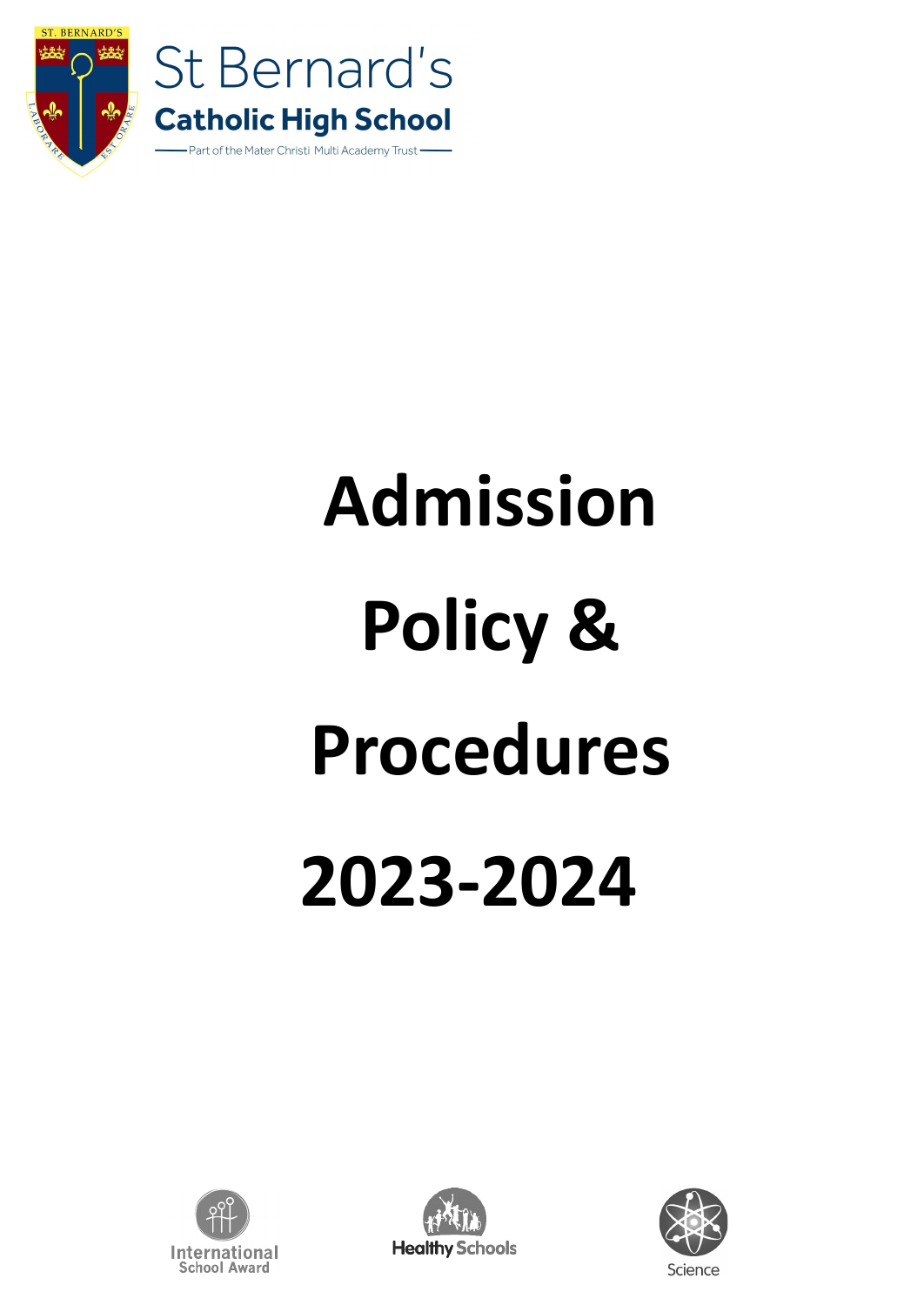

# **Mission Statement**

St Bernard's Catholic High School is a Catholic community based on the gospel values of love and respect. We aim to provide the children of the Furness area a supportive and caring community in which all can grow in confidence; spiritually and academically to fulfil their true potential, strong in their belief in Christ, fully prepared for the opportunities, responsibilities and experiences that await them.

To achieve this, the school will:

- Provide a positive, caring learning environment
- Support pupils in discovering their strengths and achieving their potential
- Provide a varied and balanced curriculum where pupils are given opportunities to develop both inside and outside the classroom





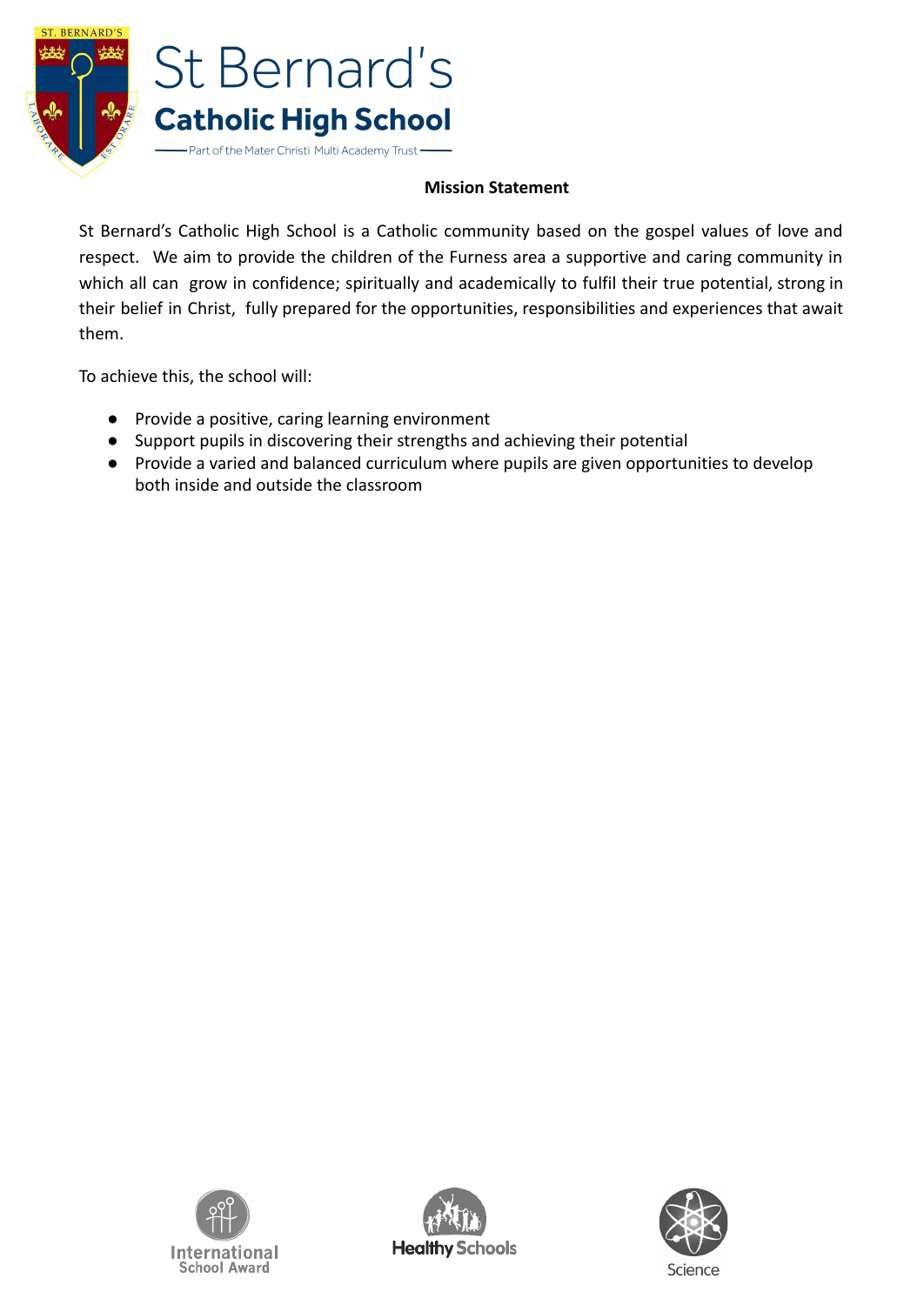

# **ADMISSION PROCEDURES**

# **A. The Role of the Governing Body**

1. In Catholic schools, the Governing Body is the Admissions Authority for the school and makes decisions on admissions issues. The Governing Body of St Bernard's Catholic High School delegates this responsibility to the Admissions Committee (see APPENDIX A).

2. Admissions Criteria are set by the Governing Body and published in its Admission Policy on an annual basis. In looking to this responsibility the Governing Body is guided by the requirements of law, the advice of the Diocese, their duties to the Catholic character of the school and the Catholic community it serves plus the importance accorded to parish boundaries.

3. The Governing Body approves the Admissions Policy including its Admissions Criteria (categories of children in descending order of priority) to show who is eligible for a place in the school. These criteria are used when the school is over-subscribed to identify which pupils are to be admitted up to the agreed limit. In this process the Governing Body takes into account DfE guidelines to ensure that:

- admissions criteria are clear, fair and objective
- arrangements are as simple as possible
- all parents' preferences are treated on an equal basis

4. If there are changes to the admission arrangements the Governing Body will work with the Local Authority on a consultation process in line with DfE guidelines.

5. Once the Governing Body has determined the admission arrangements, the appropriate bodies will be notified and the admission arrangements will be published on the school website. A copy of their full, determined arrangements, will be sent to the Diocese and to the Local Authority as soon as possible before 1st May.

6. The Governing Body will provide all the information that the Local Authority needs to compile the composite prospectus no later than 8 August, unless agreed otherwise.





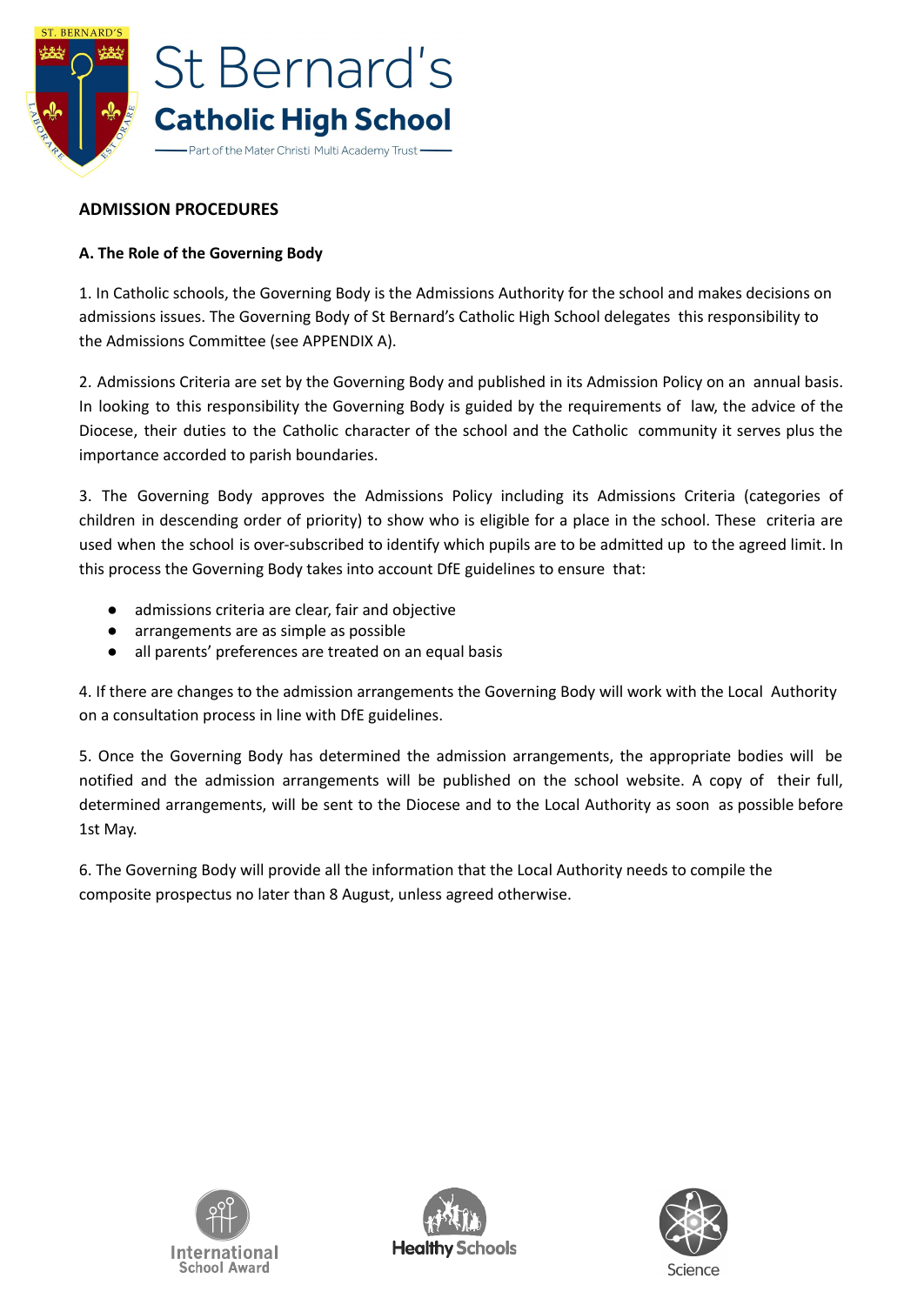

# **B. The Role of the Local Authority**

1. It remains as the body coordinating applications in the normal admissions round ie: applications for September Year 7 place.

In Cumbria, the Local Authorities co-ordinate in-year applications in line with locally agreed protocols. The composite prospectus explains how in-year applications can be made and will be dealt with. Local Authorities must, on request, provide a suitable form for parents to complete when directly applying for a place for their child at any school for which they are not the Admissions Authority.

2. For applications in the normal admission round, Local Authorities must provide a common application form (CAF) that enables parents to express their preference for a place at any state funded school, with a minimum of 3 preferences in rank order, allowing them to give reasons for their preferences. For applications to Secondary schools in Cumbria, the CAF is form SA3.

3. In the normal admissions round, offers of Secondary places must be sent by the home Local Authority and schools must not contact parents about the outcome of their applications until after these offers have been received (although they can notify parents of the result of selection tests in advance of offers being made or even formal applications being submitted). Admission Authorities must not provide any guarantees to applicants of the outcome of their application prior to the formal notification of any offers of a place in a suitable school by the home Local Authority

4. For Secondary school applications Local Authorities must ensure that all offers are made on the National Offer Day i.e. 1st March or the next working day.

5. Local Authorities must, by 1st May, publish on their website details of where the determined arrangements for all schools can be viewed, and information on how to refer objections to the Schools Adjudicator by 30th June.

6. Local Authorities must produce an annual report on admissions for all the schools in the area for which they coordinate admissions by 30th June following the admissions round.

7. Local Authorities must publish online – with hard copies available for those who do no not have access to the internet – a composite prospectus for parents by 12th September in the offer year, which contains the admissions arrangements and any supplementary information forms for each of the state-funded schools in the Local Authority area to which parents can apply (ie all schools including Academies). They must ensure that this information is kept up to date throughout the period in which it is possible for parents to apply for a place for their child, and that it is written in a way that makes it clear and accessible to parents.

8. The local authority will assist the school with the organisation of Appeals Panel meetings if required.





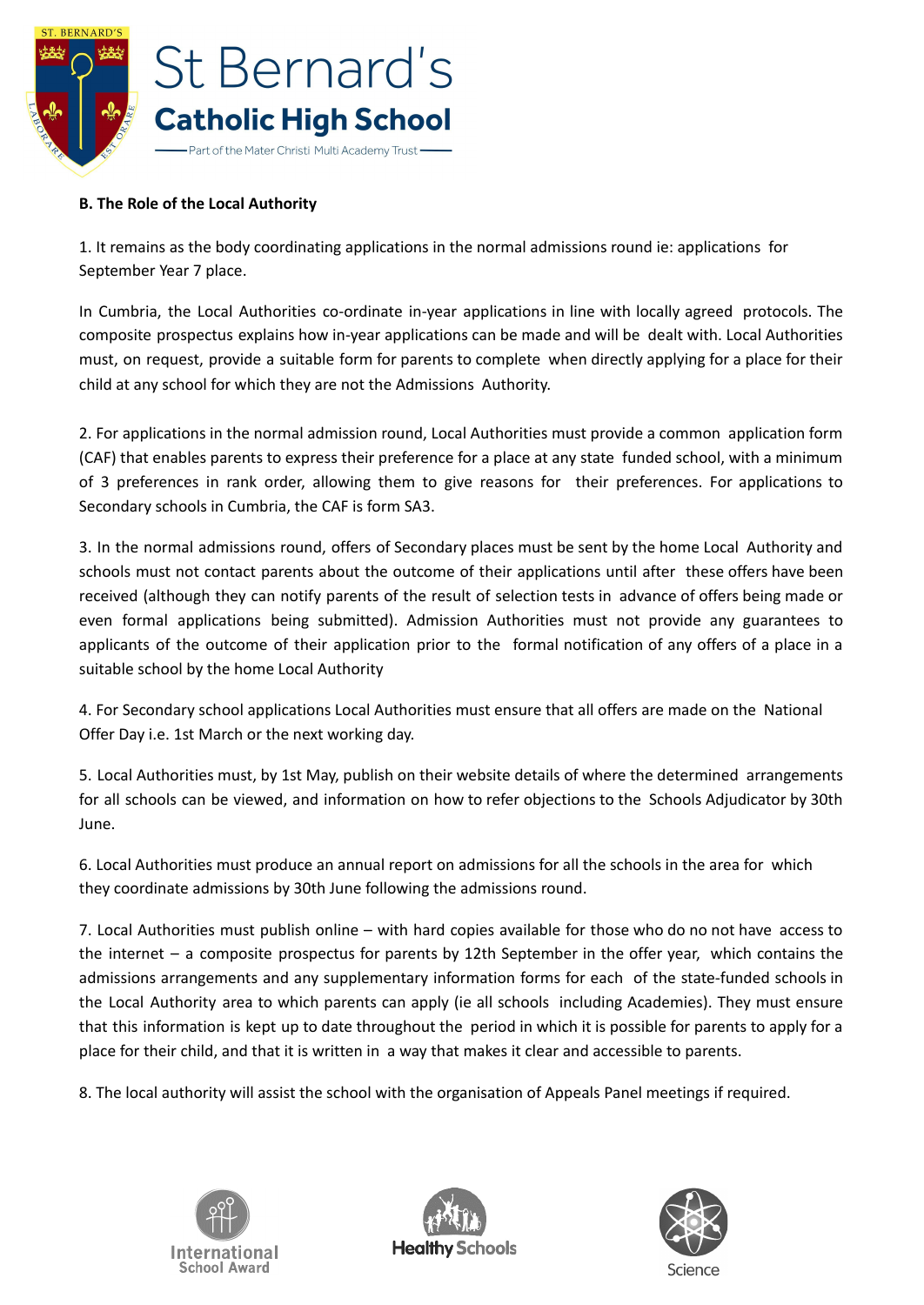

#### **C. The Role of the Diocese**

The role of the Diocese is to set a Policy for Admissions as in Appendix D, to offer guidance to which schools must have regard and to undertake a prescribed role within the consultation process. The latter includes an obligation on Admissions Authorities in diocesan schools to consult with the Diocese when deciding how membership of the Catholic Church is to be demonstrated. Where Governing Bodies have uncertainties about any aspects of admissions the Diocese is more than willing to assist in seeking a resolution to such concerns.

#### **St Bernard's Catholic High School Admissions Policy - Admissions Criteria**

1. The planned number of places available for new admissions in Year 7 during the School Year 2023-2024 including those pupils to be admitted at times other than September will be 170.

2. As an Academy the Governors are the Admissions Authority. The criteria for admission to the school is outlined below and the Governors will apply the criteria to those pupils making an application.

3. Where the number of applications which meet the criteria in a section takes the total pupil number above the planned admission figure then the Governors will use a straight line distance from the front door of the child's home to the main entrance to the school measured in miles or part thereof to determine which applicants to accept on the criteria of nearest to the school first.

4. Applications to the school should be made using form SA3 which is available from the local authority. Closing date for receipt of applications is the same as that published by the local authority and will be 31st October 2022 admission to the school in September 2023.

5. Pupils who have St. Bernard's Catholic High School on a named statement of SEN or EHC plan will automatically be allocated a place.

- 6. Order of Priority:
- A. Pupils who are in public care or adopted children who were previously in public care.
- B. Baptised Roman Catholic pupils who have attended a Roman Catholic primary school.
- C. Baptised Roman Catholic pupils who have attended a non-Catholic primary school.

D. Children of Staff who have been employed at St. Bernard's for two or more years, or who have been recruited to fill a particular skills shortage.

E. Non-Catholic pupils who have attended a Roman Catholic primary school.

F. Siblings who at the time of the admission, have a brother or sister attending St Bernard's Catholic High School.\*

G. Children from other Christian denominations who attend church and can support their application with evidence of their faith commitment e.g. baptism certificate / letter from minister / reference from current Headteacher.

H. Non-Catholic pupils whose parents wish them to partake in the Christian education offered by St Bernard's and the consequent implication for attendance at religious worship, assemblies and associated Religious Education activities.

I. All remaining applicants.





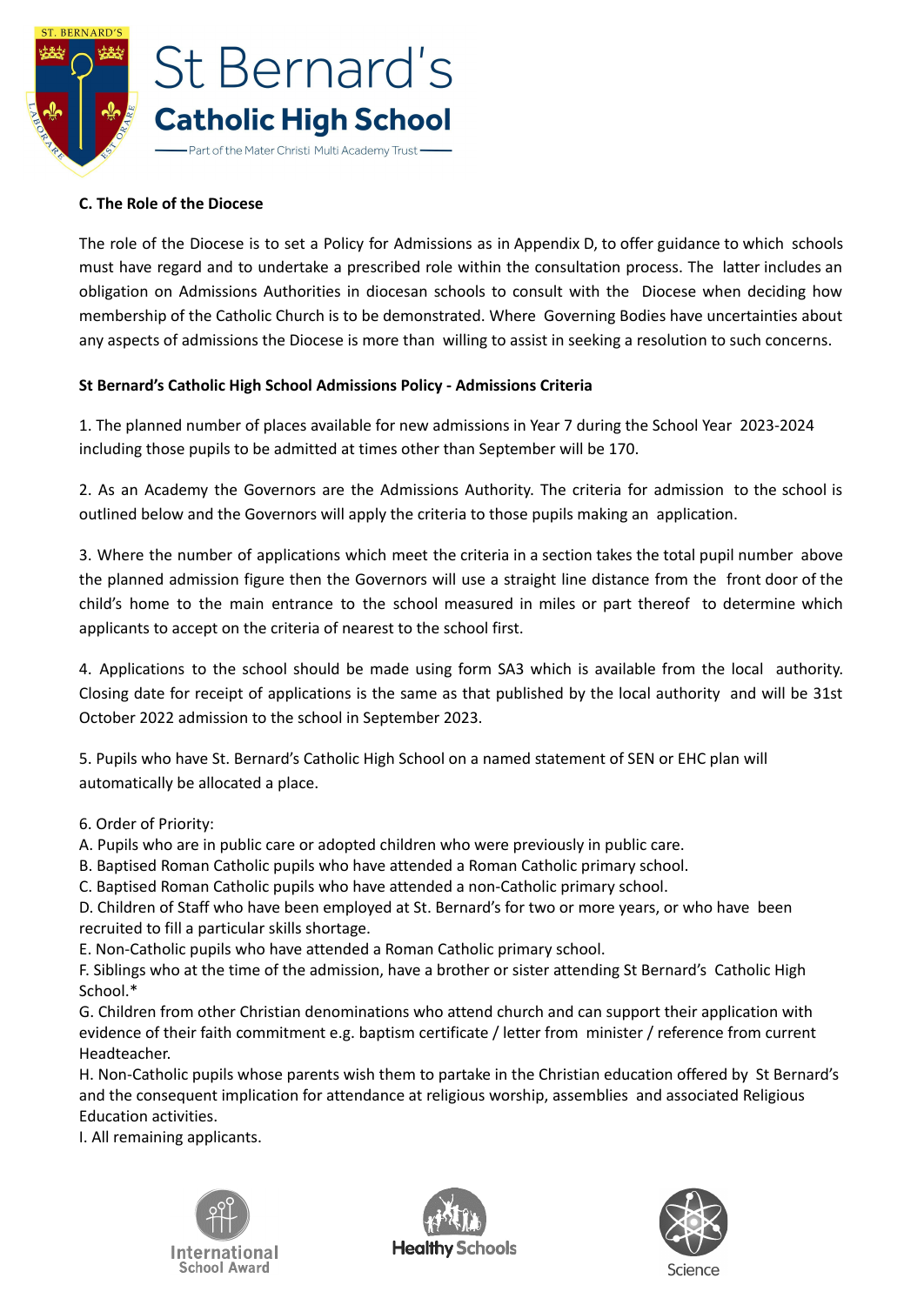

7. If the Governors refuse to grant an application, parents have the right to appeal to an Appeal Committee in accordance with School Admission Code – updated in 2014 under the School Standards and Framework Act 1998. Such an appeal should be sent to the Chair of Governors c/o St Bernard's Catholic High School within 20 school days of the date of the letter of refusal. The Appeal should be made in writing and should state clearly why the parents wish their child to be admitted to the school. The decision of the Appeal Committee shall be binding on the Governors and will be communicated to the parents in writing.

8. The school will maintain a waiting list for each year. Admissions for the list will be based on the admission criteria above determining which pupil has priority.

\* 'Siblings' includes step-siblings and foster or adopted siblings but no other.

For 'In Year' applications received outside the normal admissions round and if places are available then children qualifying under the published criteria will be admitted. If there are places available but more applicants than places then the published oversubscription criteria will be applied.





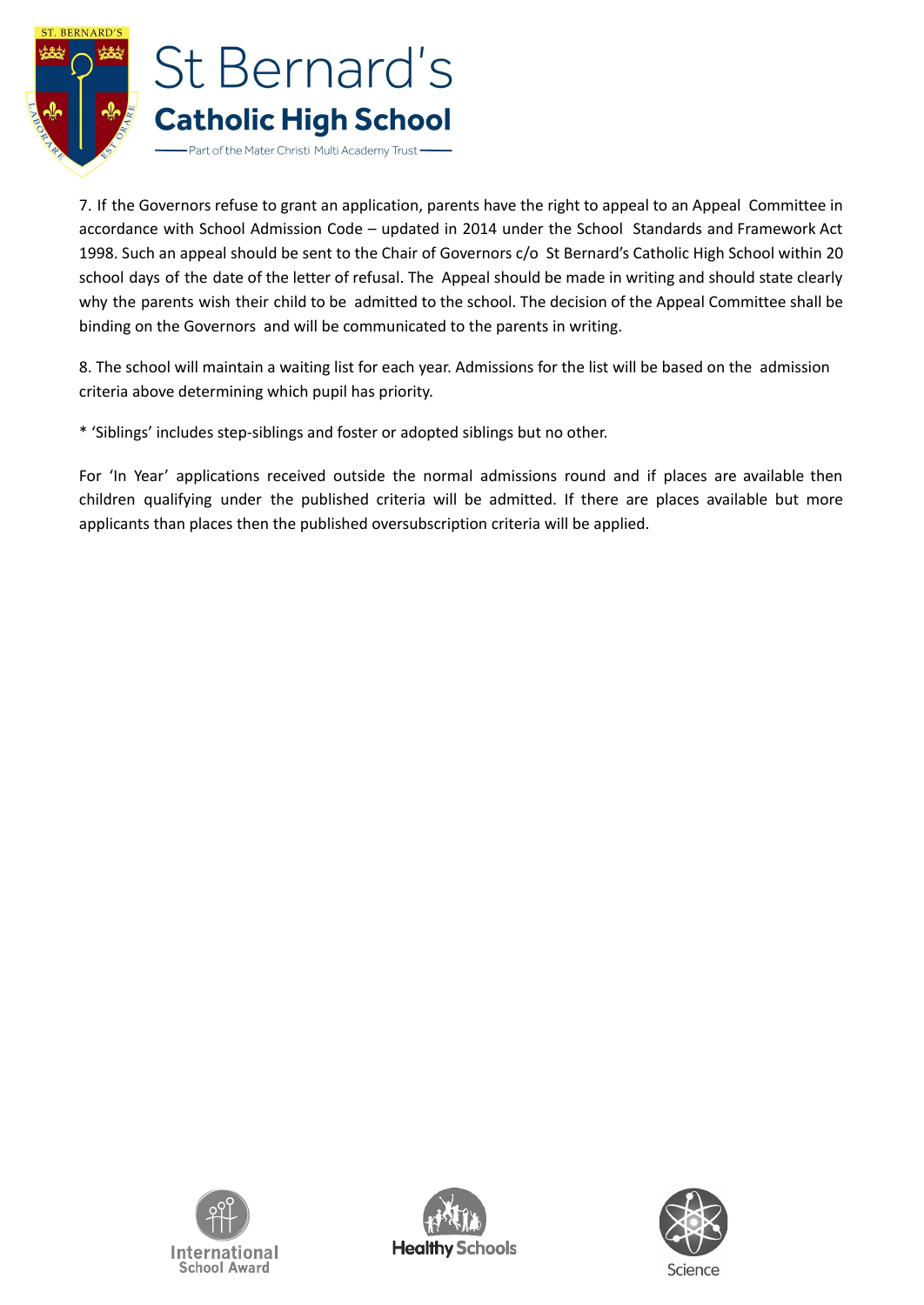

# **APPENDICES**

# **APPENDIX A**

# **TERMS OF REFERENCE FOR ST BERNARD'S PUPIL ADMISSIONS COMMITTEE**

#### **Membership**

1. The membership of the Committee will consist of two Governors appointed by the Governing Body plus the Head Teacher.

2. The Governing Body will appoint the Chair of the Committee.

#### **Quorum**

At least two members of the Committee have to be present and all must be governors.

#### **Terms of Reference**

The main functions are:

- 1. to draft and review the schools Admission Policy :
- 2. to assume responsibility for the implementation of the policy; and
- 3. to report to the Governing Body in broad terms all admissions.

#### **Delegated Powers**

a) To consult as appropriate with other Admission Authorities on the schools admission policy.

b) To draft the Admission Policy, including criteria, which must be approved annually by the Governing Body.

c) When details of applications are received from the Local Authority draw up an admissions list indicating the order in which all applications have been ranked, prioritising these by reference to the over subscription criteria. Admission Authorities of seriously oversubscribed schools need not give individual rankings to applicants in the lowest priority groups for admission, if there is no likelihood of being able to offer them a place even after elimination of multiple offers.

d) Forward this list to the coordinating Local Authority.





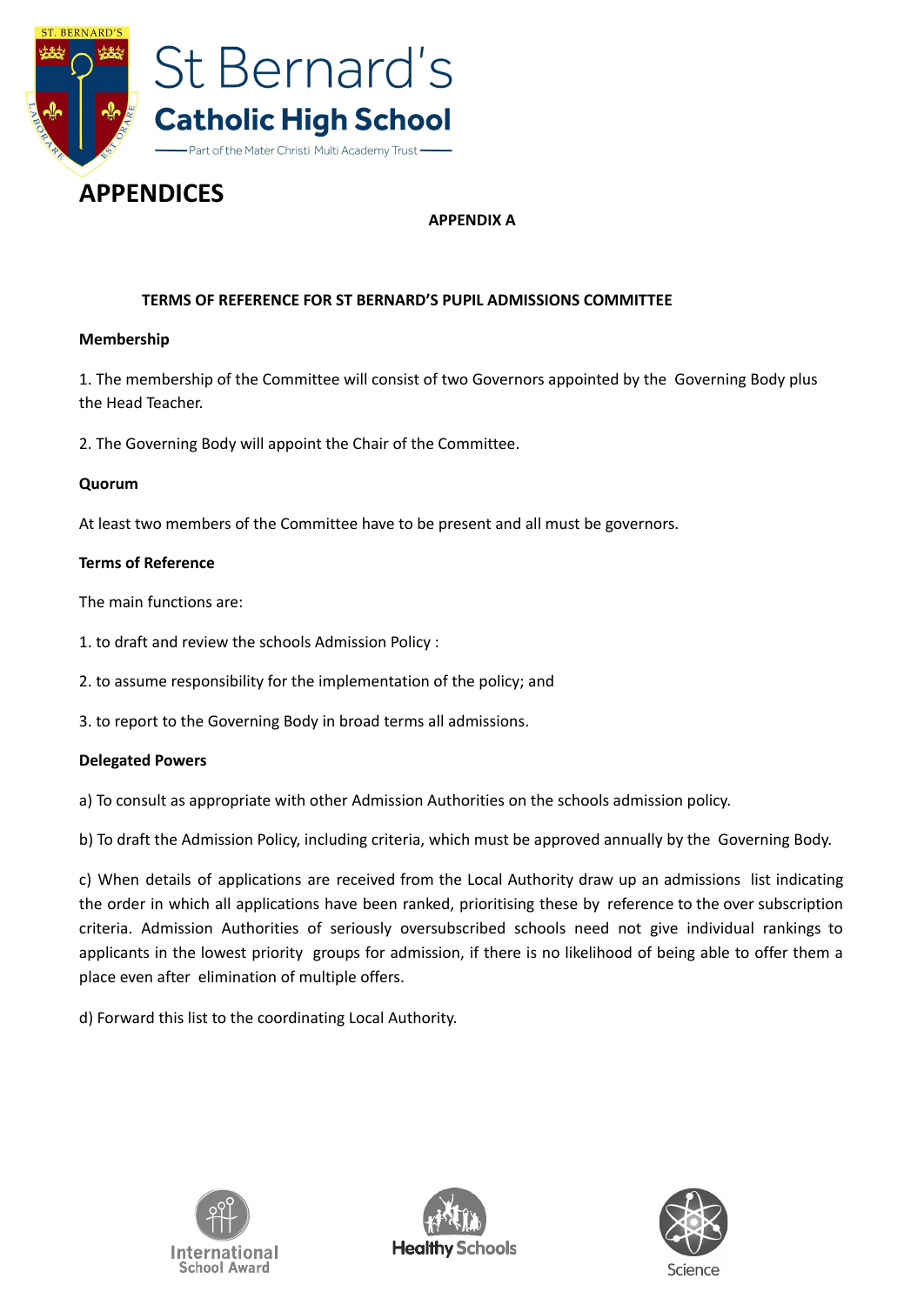

#### **Clerking**

The Governing Body must appoint a Clerk to the Committee. This may be the Clerk to Governors or another clerk. The Headteacher is not allowed to act as clerk.

#### **APPENDIX B**

#### **DUTIES OF THE CLERK TO THE PUPILS ADMISSIONS COMMITTEE**

The duties of the Clerk to the Admissions Committee can be summarised thus:

The Clerk is responsible for collating all information from any supplementary forms and supporting evidence in order to aid the Admissions Committee in making its decision on the order in which applicants are ranked as per the published oversubscription criteria.

The Clerk should record the decisions of the Admissions Committee as follows:

- the order in which applicants are ranked as per the published oversubscription criteria. The Clerk of the Admissions Committee should also:
- ensure that the Local Authority (as per the co-ordinated admissions scheme) is advised as to the order in which applicants are ranked as per the published oversubscription criteria.
- retain any notes from the meeting not included in the minutes for twelve months. And ensure that:
- Each member of the Committee is provided with a copy of each application, together with copies of the relevant admission policy and criteria and a map of the parish(es) served by the school, where those parish(es) feature within the admissions criteria.





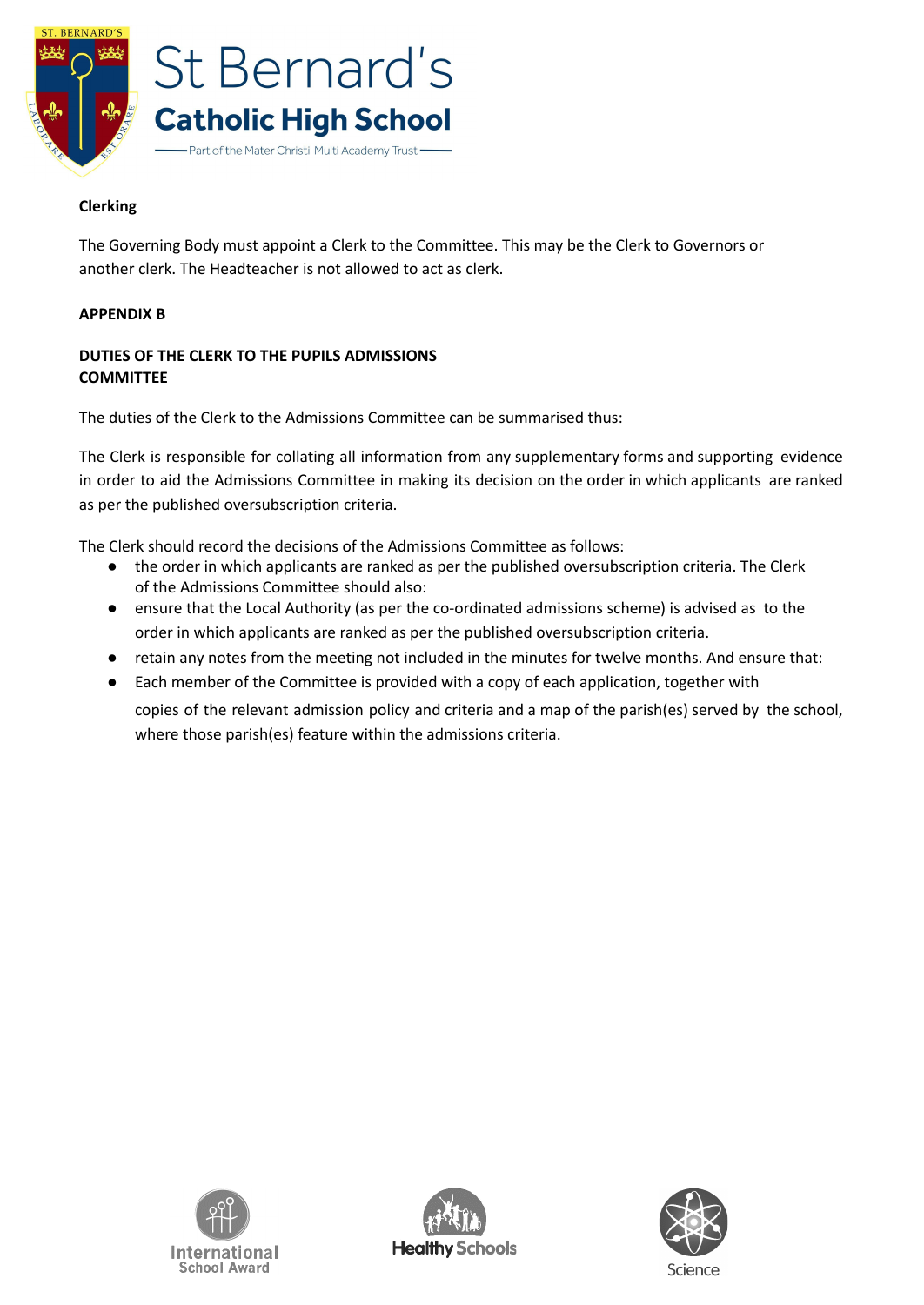

#### **APPENDIX C**

# **DEFINITIONS RELATED TO THE OPERATION OF THE ADMISSIONS POLICY**

#### **Baptised Catholics:**

In addition to candidates who can give evidence of baptism within the Roman Catholic Church, the definition of baptised Catholic can be extended to children enrolled in or having completed the catechumenate (process of preparation to be received into full communion with the Catholic Church) and those from Oriental Rite Churches in communion with Rome viz:

- ALEXANDRIAN : Coptic, Ethiopian
- ANTIOCH: Malankrese (Sri Lanka), Maronite, Syrian
- ARMENIAN: Armenian
- CHALDEAN (Syro-Oriental): Chaldean, Malabar
- CONSTANTINOPLE (BYZANTINE): Albanian, Byelorussian, Bulgarian, Greek, Melchite, Italo Albanian, Romanian, Russian, Ruthenian, Slovakian, Ukrainian, Hungarian

#### **Priority to Other Christian Denominations**

DfE Equality Guidance specifically confirms that allowing priority in admissions is not confined to members of the school's own faith but allows priority to other faiths. St Bernard's Catholic High School gives a priority at 'Category H' for 'Children from other Christian Denominations who attend church and can support their application with a letter from their minister verifying church attendance'. In such cases, parents will be asked to provide school with the appropriate evidence.

#### **Children of Staff at the School**

Priority may be given with the Admissions criteria to children of staff as follows:

- Where the member of staff has been employed at the school for two or more years at the time at which the application for admission to the school is made, and/or

- The member of staff is recruited to fill a vacant post for which there is demonstrable skill shortage

#### **Admission of children for a school place outside their normal age group**

Although most children will be admitted to a school within their own age group, from time to time parents seek places outside their normal age group for gifted and talented children, or those who have experienced problems or missed part of a year, for example due to ill health. The Governing Body will make decisions on the basis of the circumstances of each case. Parents refused an application for a place at the school have a statutory right of appeal, but this does not apply if parents are offered a place other than in the year group for which they applied.